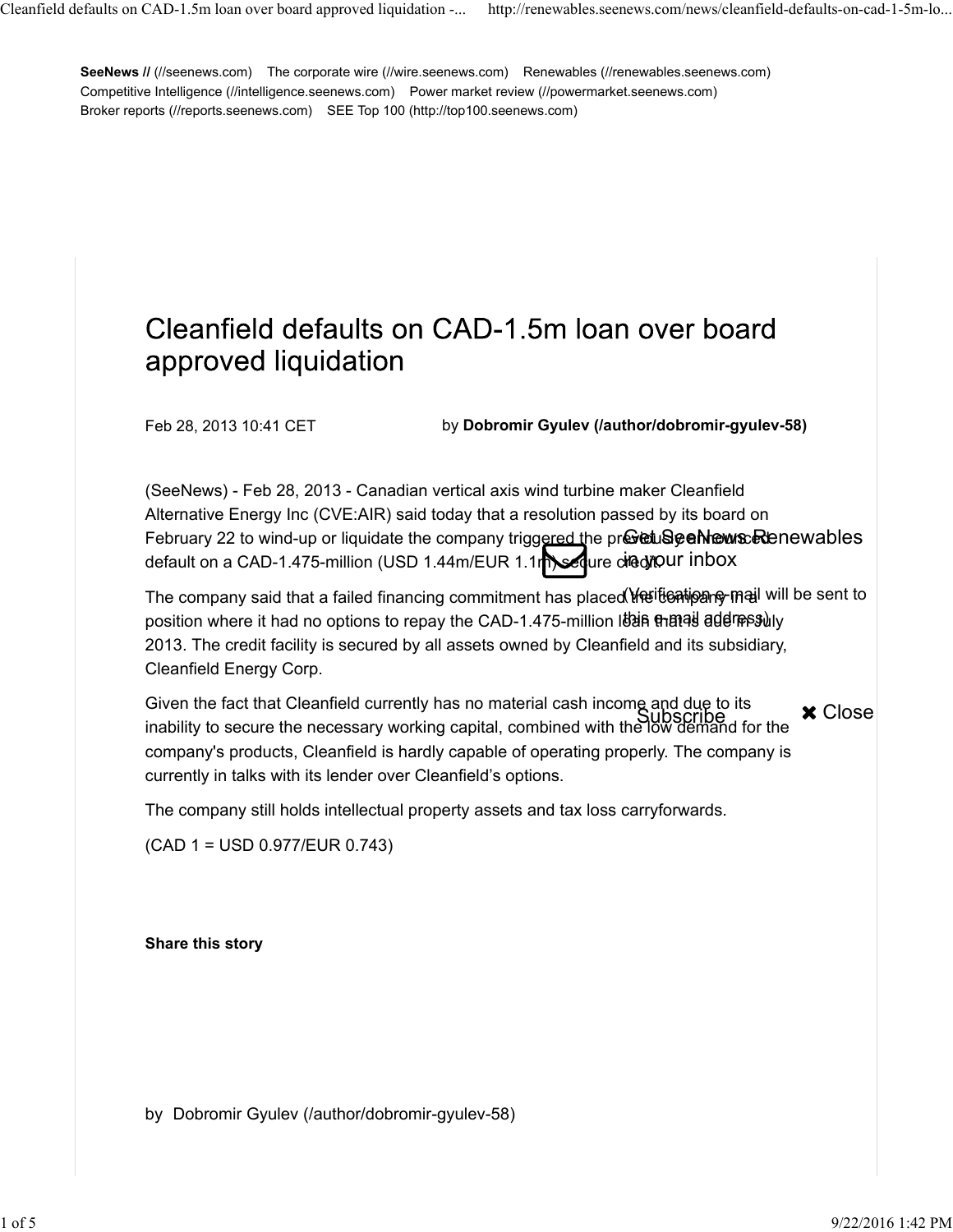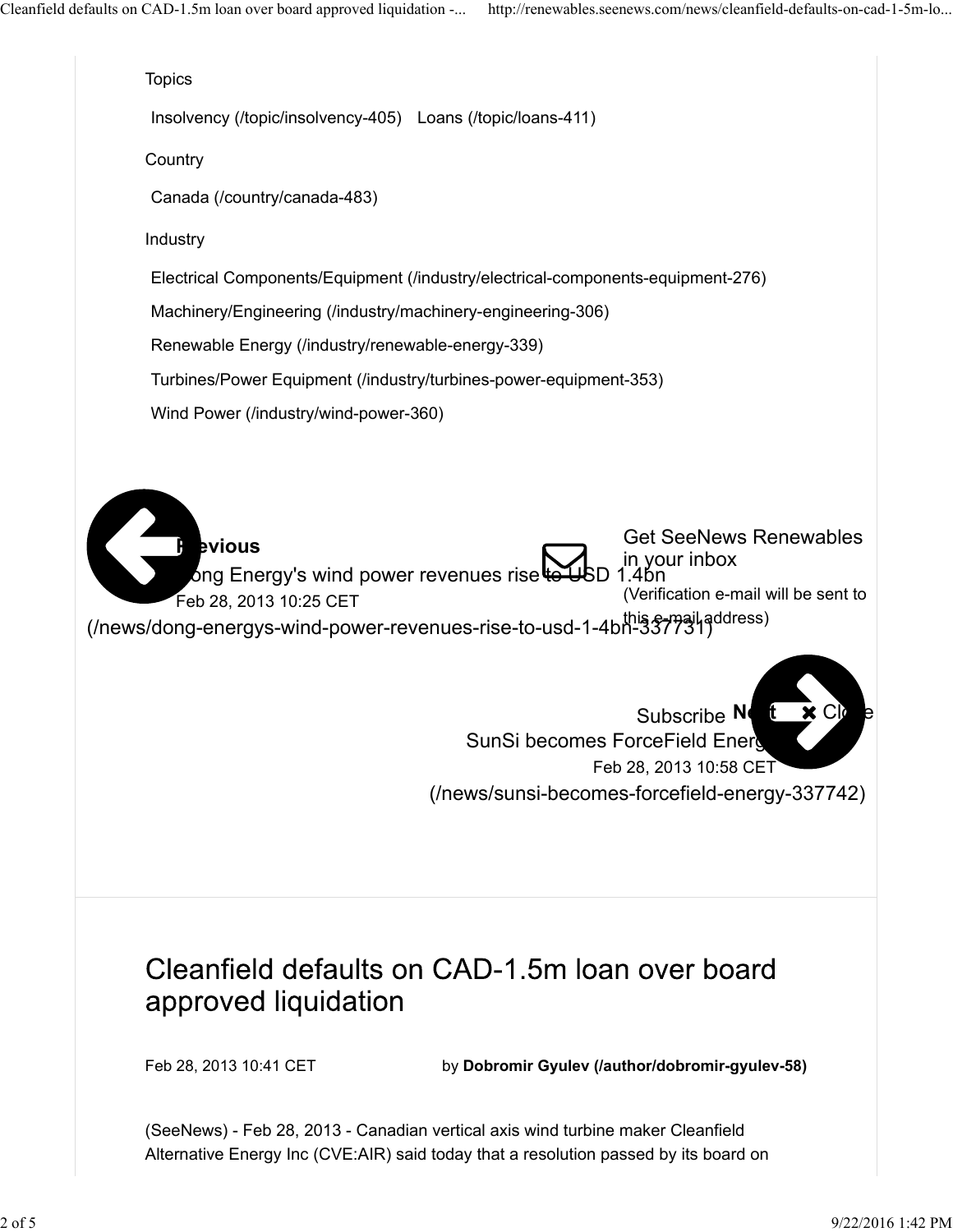February 22 to wind-up or liquidate the company triggered the previously announced default on a CAD-1.475-million (USD 1.44m/EUR 1.1m) secure credit.

The company said that a failed financing commitment has placed the company in a position where it had no options to repay the CAD-1.475-million loan that is due in July 2013. The credit facility is secured by all assets owned by Cleanfield and its subsidiary, Cleanfield Energy Corp.

Given the fact that Cleanfield currently has no material cash income and due to its inability to secure the necessary working capital, combined with the low demand for the company's products, Cleanfield is hardly capable of operating properly. The company is currently in talks with its lender over Cleanfield's options.

The company still holds intellectual property assets and tax loss carryforwards.

(CAD 1 = USD 0.977/EUR 0.743)

| Share this story                                                                |                                                              |
|---------------------------------------------------------------------------------|--------------------------------------------------------------|
|                                                                                 | <b>Get SeeNews Renewables</b><br>in your inbox               |
|                                                                                 | (Verification e-mail will be sent to<br>this e-mail address) |
| by Dobromir Gyulev (/author/dobromir-gyulev-58)                                 |                                                              |
| <b>Topics</b>                                                                   |                                                              |
| Insolvency (/topic/insolvency-405) Loans (/topic/loans-411)                     | <b>x</b> Close<br>Subscribe                                  |
| Country                                                                         |                                                              |
| Canada (/country/canada-483)                                                    |                                                              |
| Industry                                                                        |                                                              |
| Electrical Components/Equipment (/industry/electrical-components-equipment-276) |                                                              |
| Machinery/Engineering (/industry/machinery-engineering-306)                     |                                                              |
| Renewable Energy (/industry/renewable-energy-339)                               |                                                              |
| Turbines/Power Equipment (/industry/turbines-power-equipment-353)               |                                                              |
| Wind Power (/industry/wind-power-360)                                           |                                                              |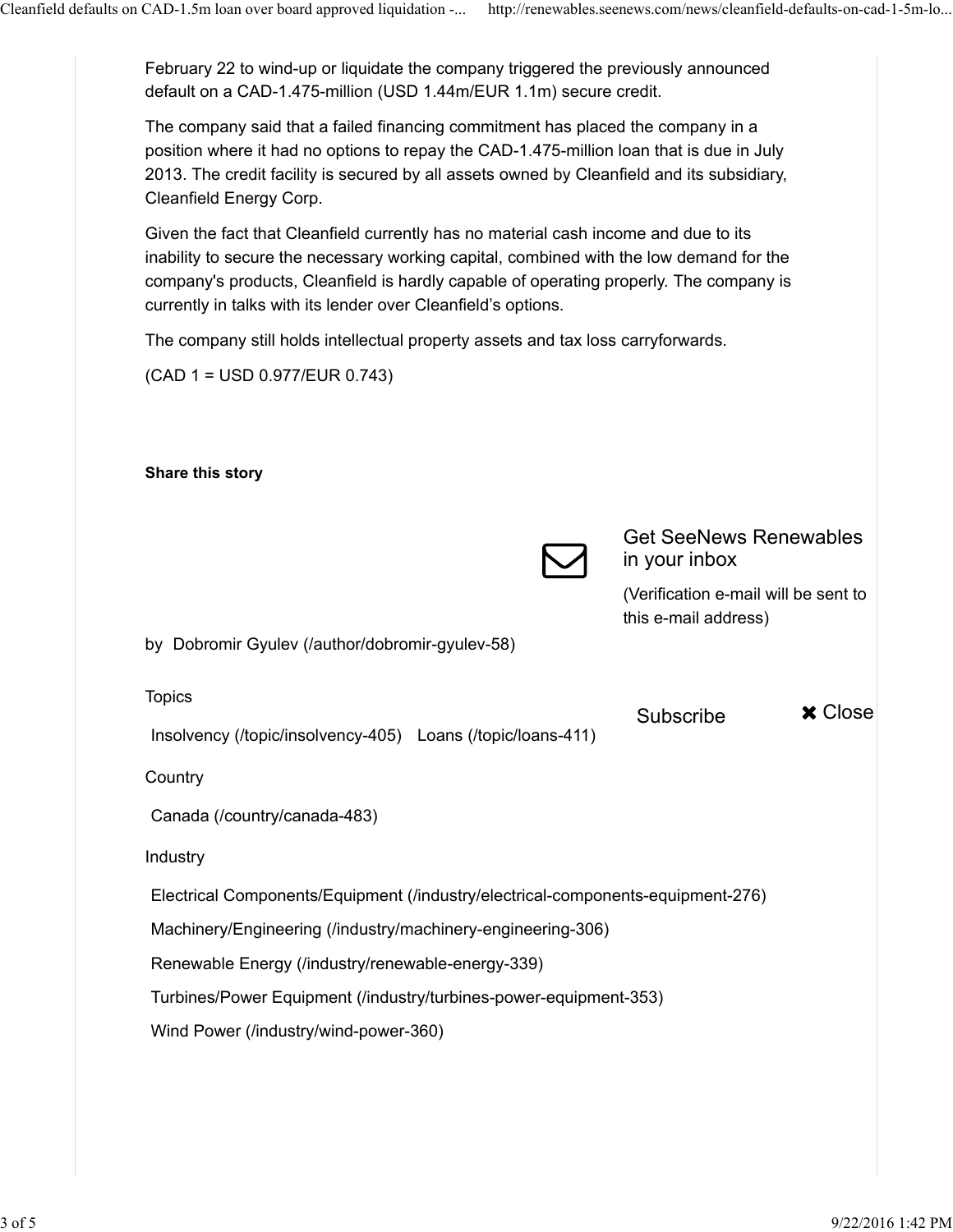

Renewables (//renewables.seenews.com)

Follow us